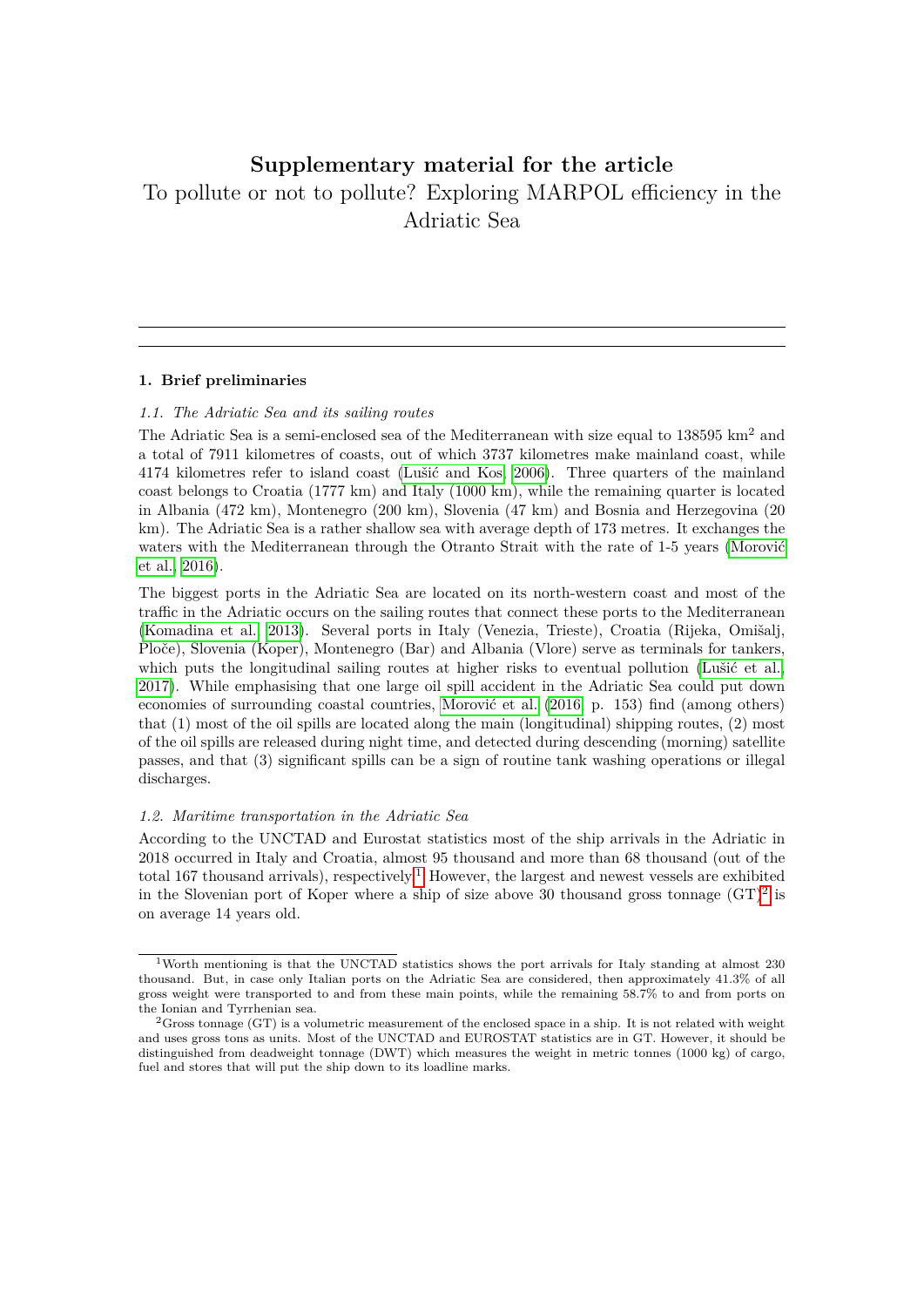Moroever, according to [Eurostat](#page-7-4) [\(2020\)](#page-7-4) nine Adriatic ports in 2018 exhibit a record of vessels of more than 10 million GT. Among such ports are two Croatian ports (Ploče and Rijeka), six Italian ports (Ancona, Bari, Brindisi, Ravenna, Trieste and Venezia) and one Slovenian port (Koper). The highest GT value is evidenced for the port of Venezia (more than 85 million GT), followed by Trieste and Bari (more than 76 and 64 millions of GT, respectively). One the one hand, the highest amount of liquid bulk tankers (above 20 million GT) and container ships (above 27 million GT) arrives to Trieste, while most of the cargo ships are directed to or from Ancona and Bari (44 and 47 million GT, respectively). On the other hand, 499 cruise ships arrived in Venice in 2018. This number stands out compared to cruise ships registered in other main Adriatic ports, given that the remaining eight ports all together exhibit 488 cruise ships.

Figure [1](#page-1-0) shows the economic relevance of the (sea) transport industry, measured by the share of sea transport revenues in GDP. In 2018, sea transport in Slovenia and Albania is mostly significant and accounts 0.83% of GDP. The same values for Croatia and Italy stand at 0.31 and 0.26 percent of GDP, respectively. However, the numbers for Italy do not extrapolate only the part of sea transport carried out in the Adriatic Sea. So, using the aforementioned fact that 41.3% of the total weight transported by sea to/from Italy relates to the Adriatic ports, we can approximate the relevance of the Adriatic Sea transport only. This simple calculation conveys that on average in the 2010-2018 period Adriatic Sea transport in Italy makes 0.11% of GDP or 4.3 million euro annually.

<span id="page-1-0"></span>

**Figure 1:** *Sea transport as % of GDP, 2010-2018*

*Note:* Data for Montenegro are unavailable. Data for Bosnia and Herzegovina are available only for one datapoint, i.e. the share of sea transport in GDP in 2016, which stands at 0.002%. *Source:* [Eurostat](#page-7-4) [\(2020\)](#page-7-4).

## *1.3. Fisheries in the Adriatic*

According to [FAO](#page-7-5) [\(2018,](#page-7-5) p. 7) 12.3% of all the operating vessels in the Mediterranean and Black Sea are reported in the Adriatic region. Namely, in 2017 the number of registered fishing vessels of Adriatic countries stands at 18100 and with a total capacity of 186227 GT (Table [1\)](#page-2-0). However, numbers related to Italy cover all the three seas (Adriatic, Ionian and Tyrrhenian).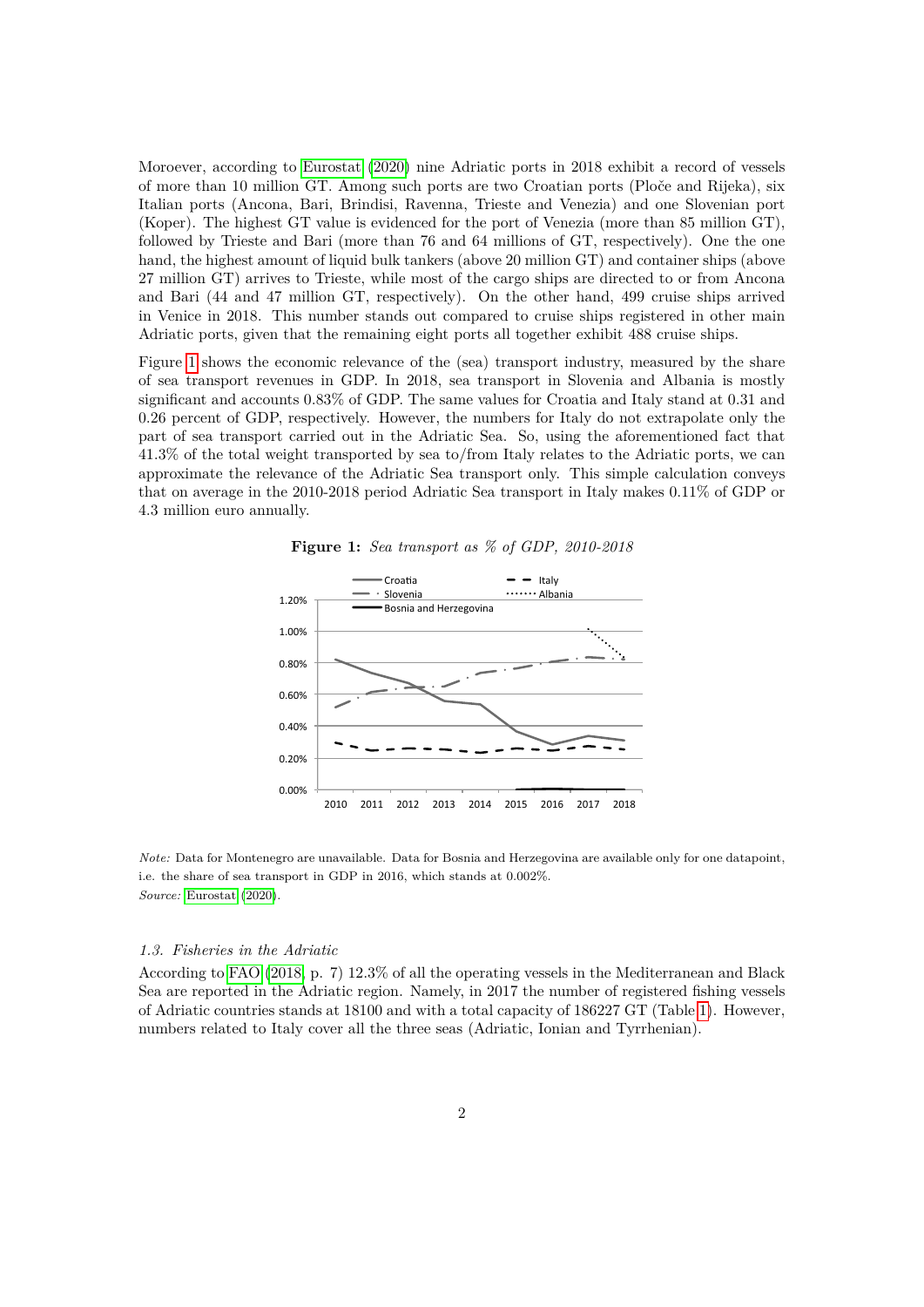<span id="page-2-0"></span>

|            | Number of | Capacity   | Average | Landing  | <b>SSF</b> |
|------------|-----------|------------|---------|----------|------------|
|            | vessels   | $\rm (GT)$ | age     | (tonnes) | % of total |
| Albania    | 571       | 6955       | 43      | 6282     | 63\%       |
| Croatia    | 6042      | 34509      | 36      | 68815    | 90%        |
| Italy      | 11255     | 143535     | 34      | 179409   | 70%        |
| Montenegro | 153       | 889        | 37      | 932      | 78%        |
| Slovenia   | 79        | 339        | 39      | 128      | 87%        |

**Table 1:** *Fishing fleet characteristics, 2017*

*Notes:* Data for Bosnia and Herzegovina stand at zero. Data for Italy cover the whole country, not only the ports on the Adriatic Sea. SSF - Small scale fisheries.

*Source:* [FAO](#page-7-5) [\(2018,](#page-7-5) p. 5, 9 and 94).

Moroever, [FAO](#page-7-5) [\(2018,](#page-7-5) p. 27-28) points out that on average in the 2014-2016 period the annual total landing in the Adriatic Sea amounts to 193500 tonnes, which are mainly dominated by Italy  $(54%)$  and Croatia  $(41%)$ , followed by Albania  $(4%)$ , Montenegro  $(0.5%)$  and Slovenia  $(0.1%)$ . If this is related to the data in Table [1,](#page-2-0) then, for year 2017, it is possible to conclude that 90634 tonnes of landing can be attributed to Italy. The total amount of fish landing in the Adriatic Sea in 2017 is equivalent to almost 168 thousand tonnes with a total value estimated to 372 million EUR[3](#page-0-0) . As shown in Table [2](#page-2-1) the average landing value per tonne is highest in case of Slovenia  $(7204 \text{ EUR}/t)$  and lowest in Croatia  $(715 \text{ EUR}/t)$ , while the average across the five Adriatic countries that own a fishing fleet stands at  $3100$  EUR/t.

**Table 2:** *Annual economic indicators of fish landing in the Adriatic Sea, 2017*

<span id="page-2-1"></span>

|            | Landing   | Landing value | Landing value | Employment | Landing per     |
|------------|-----------|---------------|---------------|------------|-----------------|
|            | in tonnes | in mil EUR    | per tonne     | (persons)  | employee in EUR |
| ${\bf AL}$ | 6282      | 21.201        | 3375          | 971        | 21834           |
| HR         | 68815     | 49.223        | 715           | 7227       | 6811            |
| IT         | 90634     | 269.656       | 2975          | 8593       | 31381           |
| MЕ         | 932       | 1.167         | 1252          | 133        | 8776            |
| <b>SI</b>  | 128       | 0.922         | 7204          | 110        | 8383            |

*Notes:* Data for Bosnia and Herzegovina stand at zero. Data for Italy cover only the ports on the Adriatic Sea. AL - Albania, HR - Croatia, IT - Italy, ME - Montenegro, SI - Slovenia.

*Source:* [FAO](#page-7-5) [\(2018\)](#page-7-5) and authors' calculations.

The fishing industry also provide for significant job opportunities. Employment onboard fishing vessels in the Adriatic Sea comprises 17034 persons, out of which the most (8593) on Italian fishing vessels. Worth mentioning is that the total number of employees onboard fishing vessels for Italy is 25861 [\(FAO, 2018\)](#page-7-5), meaning that one third of it relates to the Adriatic Sea. Croatia counts 7227 employees on fishing vessels, while the remaining three countries stand below one thousand employees. The most efficient employees onboard fishing vessels seems to be the Italians and Albanians, given the average annual landing per employee in their case is 31381 euro and 21834 euro, respectively.

<sup>3</sup>To be precise, [FAO](#page-7-5) [\(2018,](#page-7-5) p. 33) reports that the total landing value in the Adriatic Sea corresponds to 413.5 million USD. Given that all previous indicators, as well as forthcoming analysis in our case is expressed in euro, in Table [1](#page-2-0) we convert USD values in euro using the mean exchange rate between the two currency during 2018, i.e. 0.9.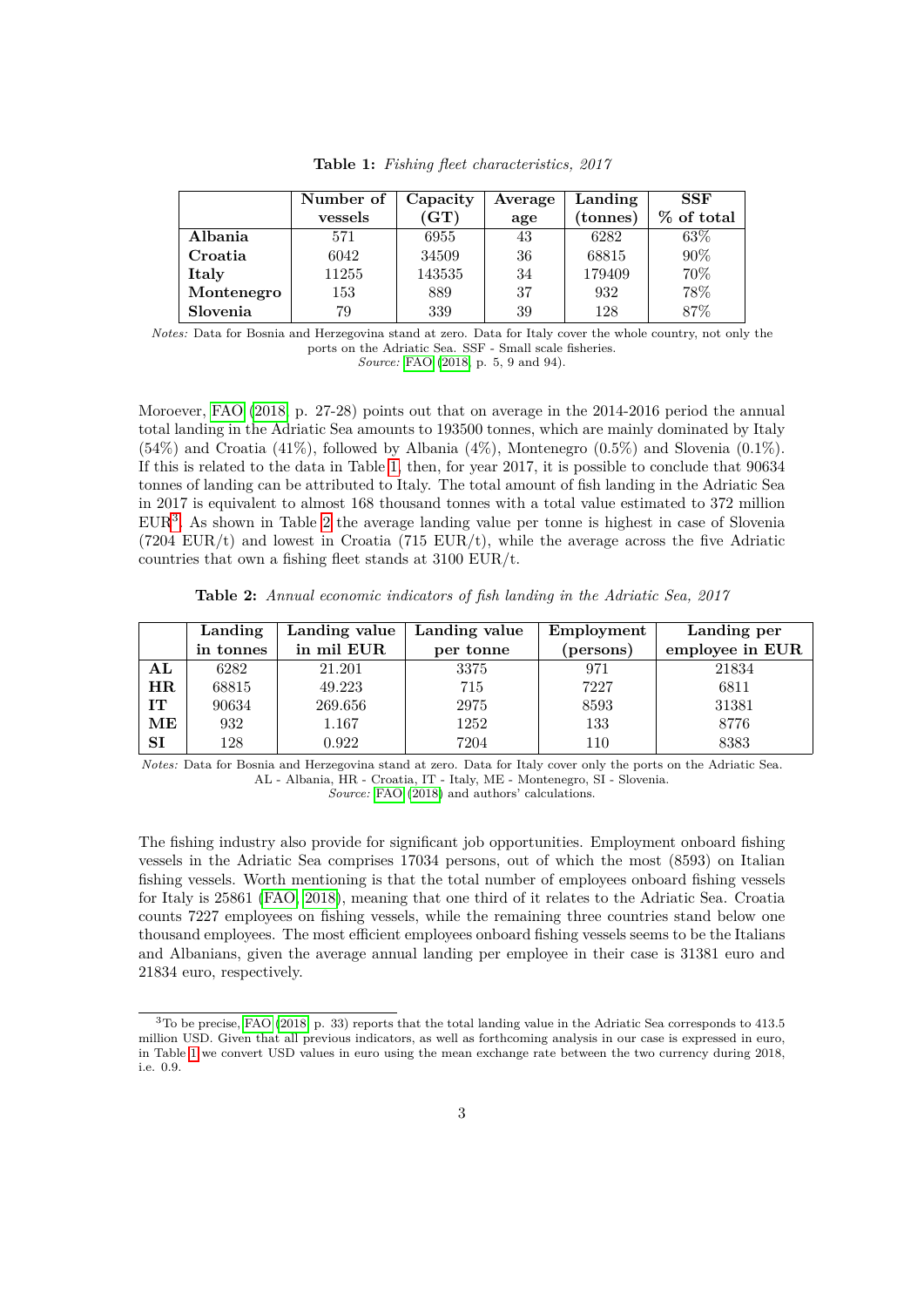### *1.4. Tourism in the Adriatic*

Travel and tourism is another relatively important service that substantially credits the balance of payment and creates substantial economic output. If data for tourism in the 2010-2018 period are considered, it is possible to note that the relative share of tourism in GDP has an increasing trend in Croatia, while in case of other countries it remains stable and constant (Figure [2a\)](#page-3-0). Worth mentioning is that Croatia makes out of tourism on average more than 7.4 billion EUR annually, which is equivalent to 70% of all the services' credits recorded in the balance of payment, and to almost 20% of its GDP. Thus, tourism is quite significant for the Croatian economy.

**Figure 2:** *Economic output of travel/tourism and number of nights as one of the main indicator in tourism*

<span id="page-3-0"></span>

*Note:* Data for Montenegro, left panel are unavailable. Data for Montenegro and West Slovenia for 2018, right panel, are unavailable. Data for Italy cover the whole country. *Source:* [Eurostat](#page-7-4) [\(2020\)](#page-7-4).

For the purpose of this paper's analysis two additional facts are relevant. First, regarding the relative importance of tourism in % of GDP, [Eurostat](#page-7-4) [\(2020\)](#page-7-4) does not report values for Montenegro. Therefore we refer to [Andričević et al.](#page-6-0) [\(2011\)](#page-6-0), which show how tourism in Montenegro amounts to 17% of GDP in 2011. Second, the tourism data for all countries are not restricted to the Adriatic region and tourism as percent of GDP is not reported on regional basis. Therefore, to get the monetarized values of travel that relate to the Adriatic Sea, we use the number of nights spent at touristic accommodation establishments (Figure [2b\)](#page-3-0) as proxies. Although available at a regional level, we are aware that the number of nights does not restrict to coast cities and municipalities. So,we assume that most of the tourist that visit regions that have shorelines on the Adriatic Sea visit also the seaside during their staying. With that assumption in mind it is possible to point out that in case of Croatia on average (2010-2018 period) more than 96% of the nights were registered in the Adriatic region (coastal Croatia). The same share for Italy is much lower and stands at 32% on average. In particular, number of nights registered in the Italian's regions Veneto, Friuli-Venezia Giulia, Emilia Romagna, March, Abruzzo, Molise and Puglia make one third of the total number of nights registered in Italy. In case of Slovenia, the European regional statistics differentiate between east and west Slovenia. West Slovenia makes more than 71% of all nights spent at different tourist accommodations.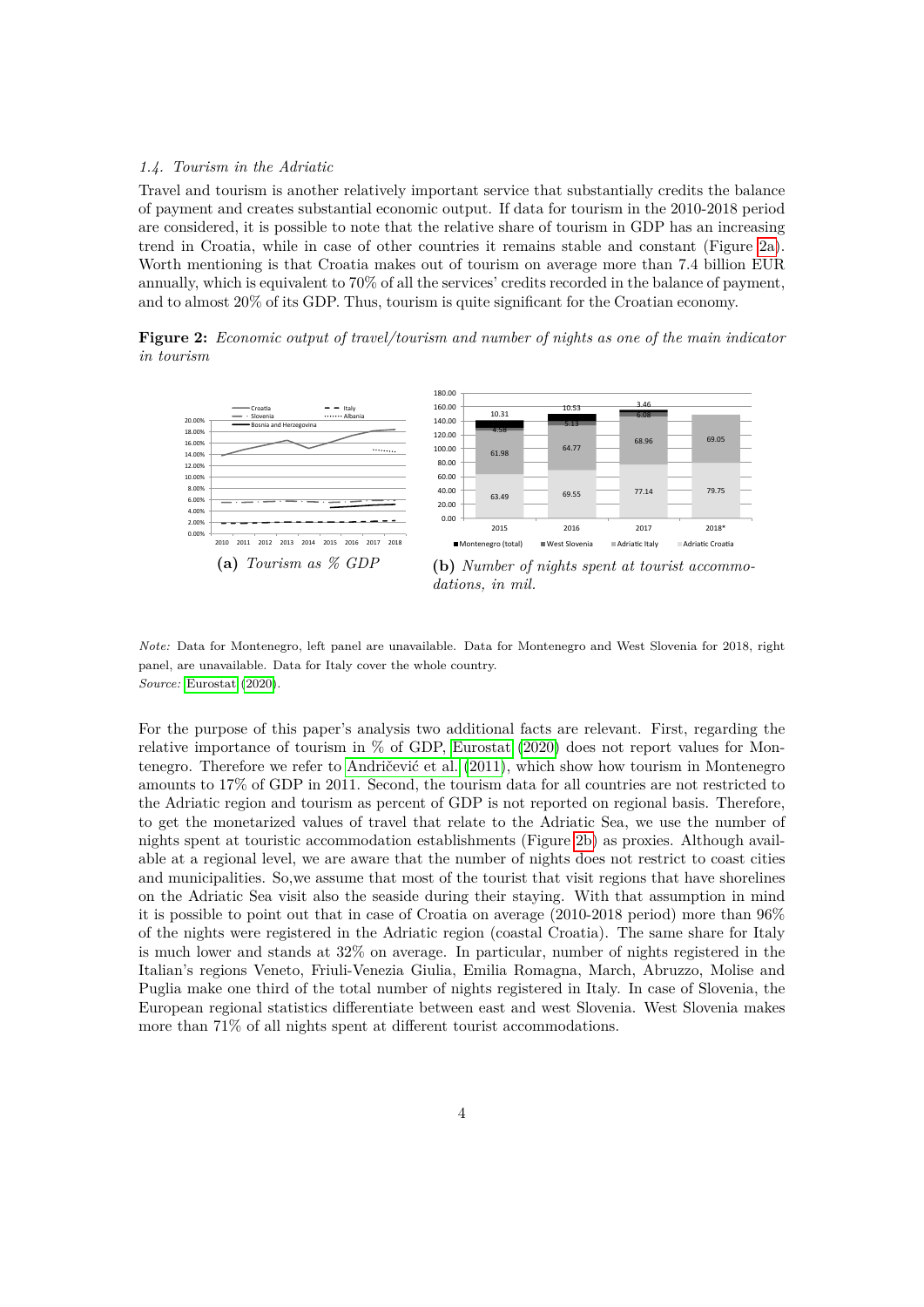#### *1.5. Ecosystem and environment of the Adriatic Sea*

The increasing exploitation of marine resources, the use and degradation of habitats and the diversification of pollution represent serious threats to the future of the Mediterranean and Black Sea environments [\(FAO, 2018,](#page-7-5) p. 69). Moreover, [UNEP/MAP-Plan Bleu](#page-7-6) [\(2009,](#page-7-6) p. 69) emphasises that there are about 200 large oil tankers navigating in the Mediterranean Sea daily posing additional threat to marine life in the Mediterranean, along with the growth of harmful algae blooms or biological invasions of species. Both of the latter accelerate and decline native species, already under environmental stress, leading to higher risks of their extinctions. The European Environment Agency carefully monitors the European marine ecosystem. This includes screening the trends in the introduction of marine non-indigenous species to European seas (Adriatic Sea included) along with their growth, inspecting hazardous substances in marine organisms, tracking the status of fish and shellfish stocks, and monitoring marine protected areas. All of these are very relevant for the the discussion of the ecosystem status, but their are difficult (if not impossible) to monetarize. Therefore, we focus and rely on the most relevant ruiner of the marine environment, i.e. plastic pollution. [Beaumont et al.](#page-6-1) [\(2019\)](#page-6-1) show that all ecosystem services are impacted to some extent by the presence of marine plastic $4$  and postulate a 1-5% reduction in ecosystem service delivery as a result of the stock of marine plastic in 2011. This 1-5% decline equates to an annual loss of 500-2500 billion USD.

## **2. Estimation of marginal private costs**

To calculate the daily pollution costs per type of vessel we borrow from the work of [Carić](#page-6-2) [\(2010\)](#page-6-2), that details on pollution costs of cruise ships solely. According to [Carić](#page-6-2) [\(2010,](#page-6-2) p. 169) the daily pollution quantities per person per day (on a cruise ship with approximately 3000-3500 passengers) are as shown in Table [3.](#page-4-0)

<span id="page-4-0"></span>

| Environmental indicator | Per person (passenger) | Per cruise ship      |  |
|-------------------------|------------------------|----------------------|--|
| Solid waste             | $4 \text{ kg}$         | $10.5 - 12 t$        |  |
| Air pollution $CO2$     | $0.40 \text{ kg/km}$   | $1203 \text{ kg/km}$ |  |
| Black waters            | 40 1                   | 60000-120000 1       |  |
| Grey waters             | 340 1                  | $1.02 \text{ mil}$   |  |
| Bilge waters            | 10 <sup>1</sup>        | 30000 1              |  |
| Hazardous waste         | $0.16$ kg              | $390 - 480$ kg       |  |

**Table 3:** *Daily waste quantities per person and per ship for a cruise ship*

*Source:* [Carić](#page-6-2) [\(2010,](#page-6-2) p. 169)

Our analysis, besides cruise ships, includes five more types of ships: small, medium and large oil tankers, fishing vessels and ro-ro passenger ships. These types of ships make most of the traffic in the Adriatic Sea and their two main technical characteristics are shown in Table [4](#page-5-0)

In order to quantify the amounts of waste across different ship types as done for cruise ships in Table [3,](#page-4-0) we implement the following strategy. We use annual data about black, grey, bilge and oily waters shown in [Golam Zakaria et al.](#page-7-7) [\(2017\)](#page-7-7), assuming that the amount of waste created is

<sup>4</sup>Refer to references therein for a deeper discussion of all of the facets of marine plastic pollution.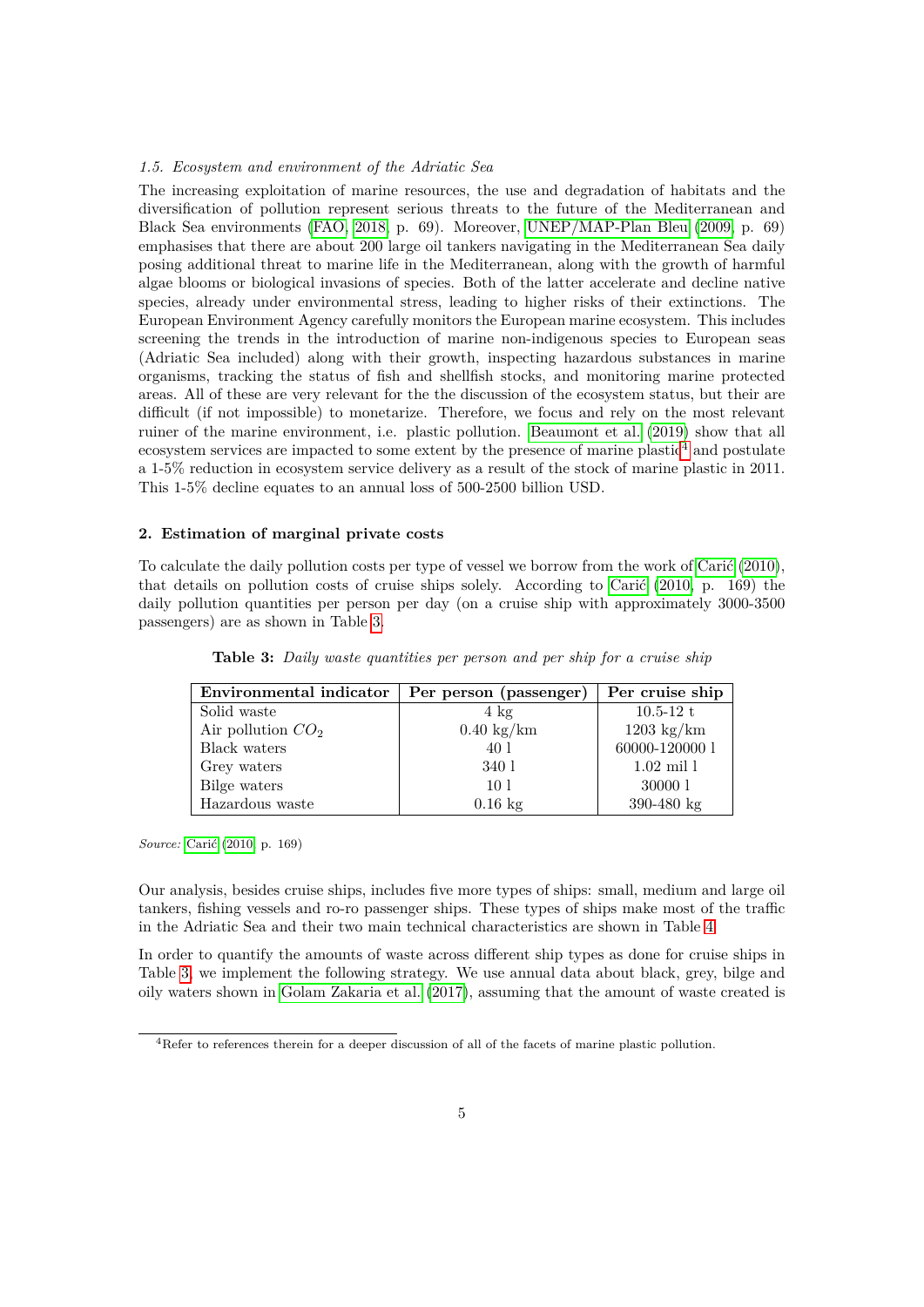| <b>Type</b>     | Capacity $(1 \text{ mt} = 1000 \text{ kg})$ | Crew in persons |
|-----------------|---------------------------------------------|-----------------|
| Small tanker    | up to $1000$ mt                             | 12              |
| Medium tanker   | from $1000$ to $1750$ mt                    | 22              |
| Large tanker    | above 1750 mt                               | 25              |
| Fishing vessel  | from $100$ to $250$ mt                      |                 |
| Ro-ro passenger | $250$ mt                                    | 20              |

<span id="page-5-0"></span>**Table 4:** *Description of ship types included in the analysis (except cruise ship)*

equal between inland water transportation and maritime transportation<sup>[5](#page-0-0)</sup>. Then we accommodate the annual values to daily levels by dividing with 365 days. The daily waste rates per type of waste are used to access the pollution costs per type of vessel. Namely, when a vessel or ship is environmentally friendly it also bears all waste management costs indicated in Table [3.](#page-4-0) When in a port, a ship discharges the waste and pays the fees according to the type of waste.

Applied waste management fees vary across different countries [Hogg](#page-6-3) [\(2002,](#page-6-3) among others). Having in mind the purpose of our paper and countries involved in the analysis, we often use the lowest fee applied or an average fee. This makes our estimates conservative and our analysis cautious. Moreover, it safeguards us from biased inflated pollution costs.

Solid waste management has highly differentiated costs across the set of our countries. For example, in Croatia solid waste management is delivered by the local government (cities and municipalities) and different rates apply, depending on the city or municipality into question. Nevertheless, [Carić](#page-6-2) [\(2010\)](#page-6-2) concludes that a typical rate on the coast is around 0.057 EUR/kg. According to [Hogg](#page-6-3) [\(2002\)](#page-6-3) for example, the same waste management in Italy is charged 0.15 EUR/kg. In order to keep our costs as conservative as possible we will use the lower Croatian fee of 0.057 EUR/kg of solid waste.

The treatment of black and grey waters also varies within countries. [EEA](#page-7-8) [\(2005\)](#page-7-8) points that these costs range between 180 and 800 euro per capita on the European ground, with an average of 490 euro paid annually. If that annual amount is broke into a daily amount and divided by the average daily consumption of water in Europe (i.e. 150 litres per day), it results in 0.00893 EUR/l. As noted by [Carić](#page-6-2) [\(2010\)](#page-6-2) the same cost in Croatia is more than three times lower and results in 0.00265 EUR/l. Again, to make the costs as conservative as possible, we apply the latter rate in our analysis.

Additionally, the treatment of oily bilge waters presents heterogeneous costs on the EU ground that can go up to 0.22 euro per litre. But, again, in order to be as conservative as possible, and not to inflate the pollution costs by no means, we adopt the same rate used for black and grey waters when assessing the total pollution costs per type of ship and vessel. Moreover, the continuous improvement in environmental requirements about oily wastewater treatment and used technology increases the level of efficiency, which goes in favour of reducing the costs.

As pointed by [Hogg](#page-6-3) [\(2002\)](#page-6-3), the costs of treatment of hazardous waste in Europe varies between 0.22 and 2.28 euro per kg, with an average standing at 1.53 euro per kg. The same costs in Croatia reach 3.36 euro per kg, which is more than double the EU average. Therefore, once again, we use the EU average value (Croatia's costs excluded), and prefer a cautious estimate of

<sup>5</sup>[Golam Zakaria et al.](#page-7-7) [\(2017\)](#page-7-7) show that, on a yearly level, a small, medium and large tanker create a total of waste waters of 50.2, 105.9 and 305 million kg per year, respectively.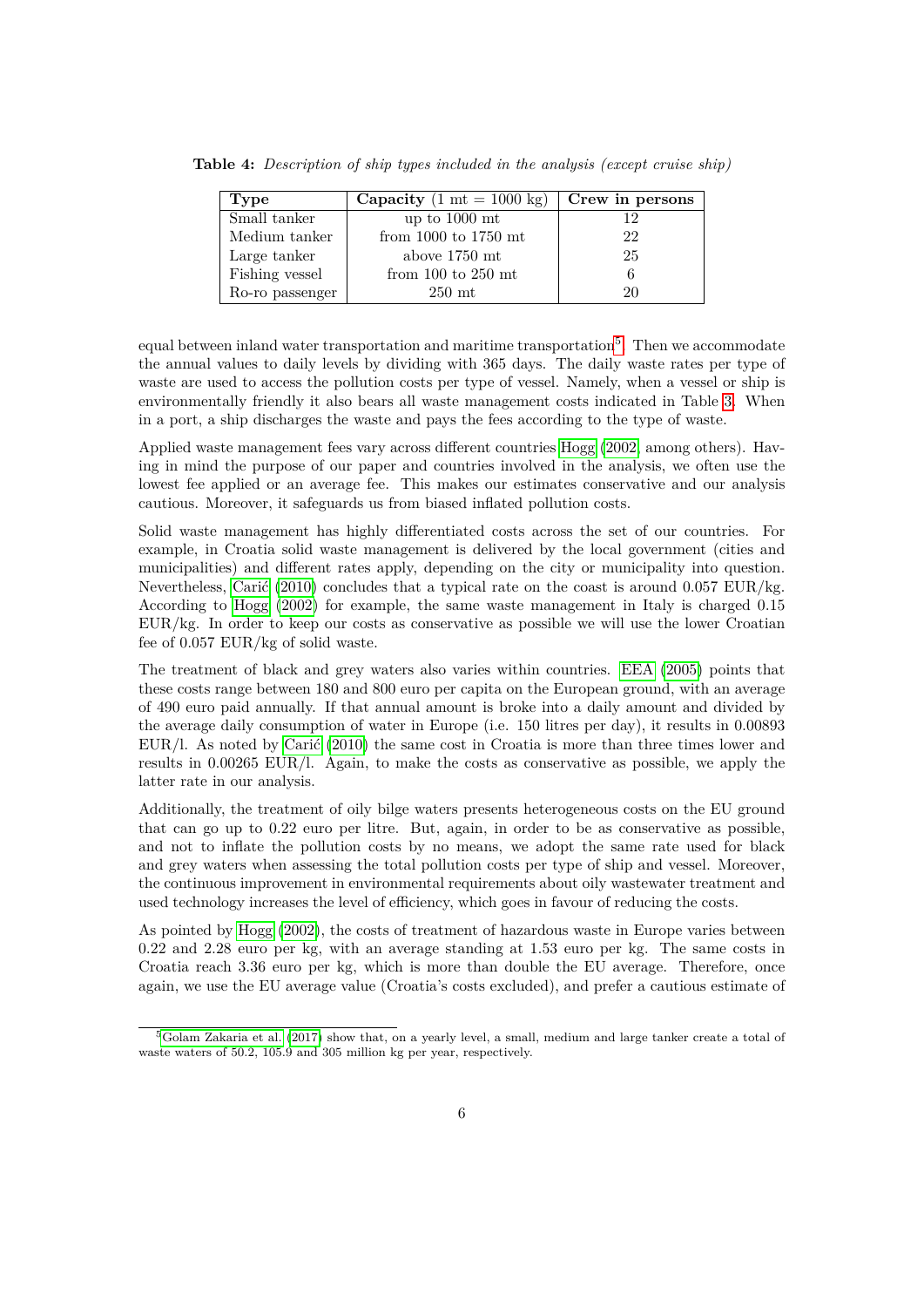the costs.

Air pollution costs are difficult to assess on a daily basis. Such costs relate to distance (usually kilometres) made by a vessel in a day. Given that data about average routes in kilometres per type of vessel are unavailable, we discard these costs from our analysis for all types of vessels except the cruise ship. To assess these we borrow from [Transport and Environment](#page-7-9) [\(2019\)](#page-7-9), according to which the main indicators per Adriatic countries are summarized in the following Table. The amounts of air pollution shown in Table [5](#page-6-4) largely depend on sailing time, that is why the specific number of cruise ships cannot be directly linked to the amount of pollution they create.

<span id="page-6-4"></span>

|          | Number of    | Sailing | $SO_r$       | $NO_r$       | PM           |
|----------|--------------|---------|--------------|--------------|--------------|
|          | cruise ships | time    | $(in \; kg)$ | $(in \; kg)$ | $(in \; kg)$ |
| Croatia  | 78           | 42324   | 3,589,093    | 6,373,174    | 558,084      |
| Italy    | 81           | 73626   | 7,982,279    | 14,589,120   | 1,246,012    |
| Slovenia | 33           | 1228    | 13.471       | 55,800       | 2.484        |

**Table 5:** *Emissions from cruise ships in Adriatic ports, 2017*

*Notes:* Data for Croatia include cruise ships in ports Rijeka, Dubrovnik and Split. Data for Italy refer only to the Adriatic ports of Venezia and Bari.

[Holland and Watkiss](#page-6-5) [\(2005\)](#page-6-5) report for the European Commission DG Environment estimated marginal external costs of emissions at sea across different seas, among which the Northern Mediterranean. We use these estimated costs to assess the air pollution costs of cruise ships, which stand at 4700, 6200 and 10000 euro per tonne of pollution by  $SO_2$ ,  $NO_x$  and  $PM$ , respectively. The latter with related figures shown in Table [5](#page-6-4) allow us to estimate and set the average pollution costs per cruise ship per day (assuming they sail 365 days a year) at 933.70 euro per day of sailing.

#### **References**

- <span id="page-6-0"></span>Andričević, R., Meliadou, A., Miletić, M. and Kišević, M. (2011). *Adriatic Sea Environment Program: Rapid Assessment of Pollution Hotspots for the Adriatic Sea*. World Bank Final Report, October 2011.
- <span id="page-6-1"></span>Beaumont, N.J., Aanesen, M., Austen, M.C., Börger, T., Clark, J.R., Cole, M., Hooper, T., Lindeque, P.K., Pascoe C. and Wyles, K.J. (2019). *Global ecological, social and economic impacts of marine plastic*. Marine Pollution Bulletin, 142, pp. 189–195, doi:10.1016/j.marpolbul.2019.03.022.
- <span id="page-6-2"></span>Carić, H. (2010). *Direct pollution cost assessment of cruising tourism in the Croatian Adriatic*. Financial Theory and Practice, 34, 2, pp. 161–180.
- <span id="page-6-5"></span>Holland, M. and Watkiss, P. (2005). *Benefits Table database: Estimates of the marginal external costs of air pollution in Europe*, European Commission DG Environment, available at *https* : *//ec.europa.eu/environment/enveco/air/pdf /betaec*02*a.pdf*.
- <span id="page-6-3"></span>Hogg, D. (2002). *Cost of municipal waste management in the EU. Final Report to DG Environment EC*. Bristol: Eunomia research and consulting.